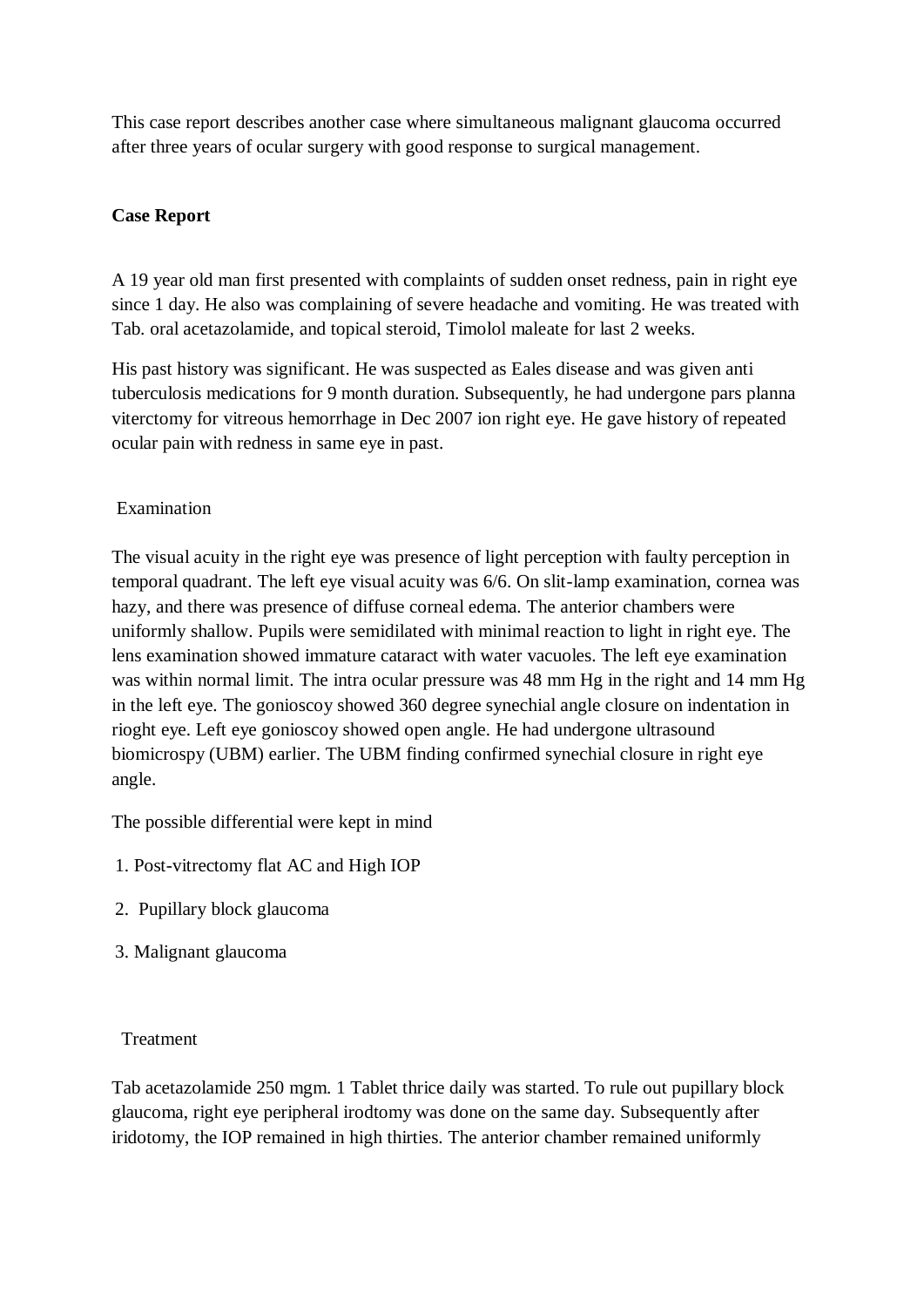shallow as before (figure 1).

As post iridotomy, patient's clinical picture remained same; he was suspected to have malignant glaucoma and was advised pars planna virectomy. The need to disturb anterior hyaloids was discussed with vitero-retinal specialist. He underwent pars planna vitrectomy. Subsequently patients IOP came down to 16 mm Hg. The anterior chamber become deep and cornea also cleared (fig 4).

### Discussion

The reported case presented several features of malignant glaucoma. The long latent period of three year following ocular surgery is rare. Usually the attacks occur in the immediate postoperative period. Chandler and Grant described a case where malignant glaucoma developed after 38 days of surgery and in one case nine months later while Hoshiwara reported a case where this condition occured after three years of the initial glaucoma surgery.

Medical treatment does have limited role in malignant glaucoma. The mydriatic-cycloplegic treatment has been used by Chandler and Grant. The strong cycloplegic like Atropine can help. In psuedophakic and aphacik patient, laser treatment like posterior capsulotomy with rupture of anterior hyloid through peripheral iridotomy site may help. The surgical treatment of malignant glaucoma has been employed differently. It consists of lens extraction, combined with discision of the anterior vitreous face, posterior sclerotomy combined with air injection into the anterior chamber, a combination of cyclodialysis, posterior sclerotomy, vitreous evacuation along with introduction of air into the anterior chamber, retrolental decompression with transplanal drainage. In 1968, Chandler described Vitreous aspiration through 18 G needle 4 mm behind limbus with AC reformation. Byrnes et al suggested pars plana vitrectomy.

## Summary

A case of delayed onset malignant glaucoma in a 19 years old man after viteo-retinal surgery is reported. The points of interest in this case are (1) its rarity. (2) A long interval between its development and ocular surgery, 3) occurrence of malignant glaucoma in patient who already had vitrectomy (4) Favourable response to surgical management.